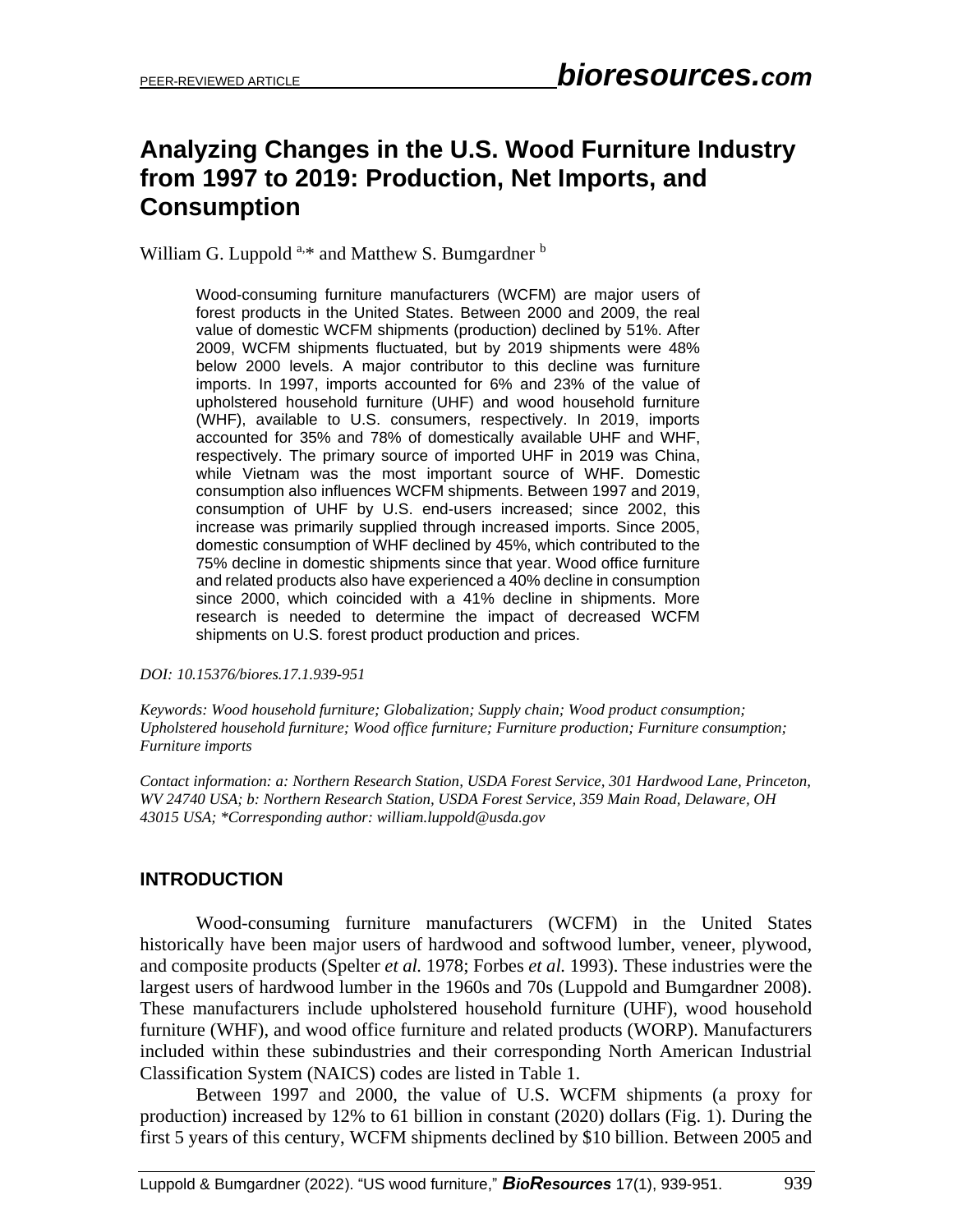2009, shipments declined by an additional \$21 billion. After 2009, WCFM shipments fluctuated, but in 2019 they were 48 percent below 2000 levels.

Of the three WCFM subindustries, the decline in WHF manufacturing has been the most closely examined because of its apparent size and economic importance to the hardwood products industry (Luppold and Bumgardner 2009; Luppold and Bumgardner 2016). A widely studied factor contributing to reduced domestic production of WHF has been increased imports (*e.g*., Bullard and West 2002; Schuler and Buehlmann 2003; Quesada and Gazo 2006; Buehlmann and Schuler 2009; Luppold and Bumgardner 2011). However, imports also have been a factor influencing the value of UHF (Wan and Bullard 2009) and WORP shipments. The relevant question is: To what degree have imports substituted for domestic production by these subindustries? Furthermore, if imports are found to be important sources of domestically consumed UHF and WORP, from what regions or countries are these imports originating?



**Fig. 1.** Value of shipments of U.S. wood-consuming furniture manufacturers (WCFM) by year (USDC various years; USDL 2021)

Much of the decline in WCFM shipments occurred between 2005 and 2009, with the steepest decline occurring during the 2008 and 2009 worldwide Great Recession (Fig. 1). Since 2009, WCFM shipments have remained at relatively low levels. These changes suggest that reduced domestic demand has been another potential factor affecting the value of domestic WCFM shipments. Has domestic consumption of UHF, WHF, and WORP declined since the early 2000s, and if so, how do these declines contrast to changes in domestic shipments and imports?

The objectives of this paper were first to examine changes in the value of shipments (value of products manufactured in U.S. furniture plants) for the three WCFM subindustries. Then changes in domestic shipments were compared to changes in net imports (imports minus exports) of similar products defined under the Harmonized Trade Classification System (Table 2). Finally, sources of imports were examined for the subindustries where imports were determined to be an important source of product for domestic consumption. Changes in apparent domestic consumption were estimated and compared for two supply sources of wood furniture: domestic shipments and net imports.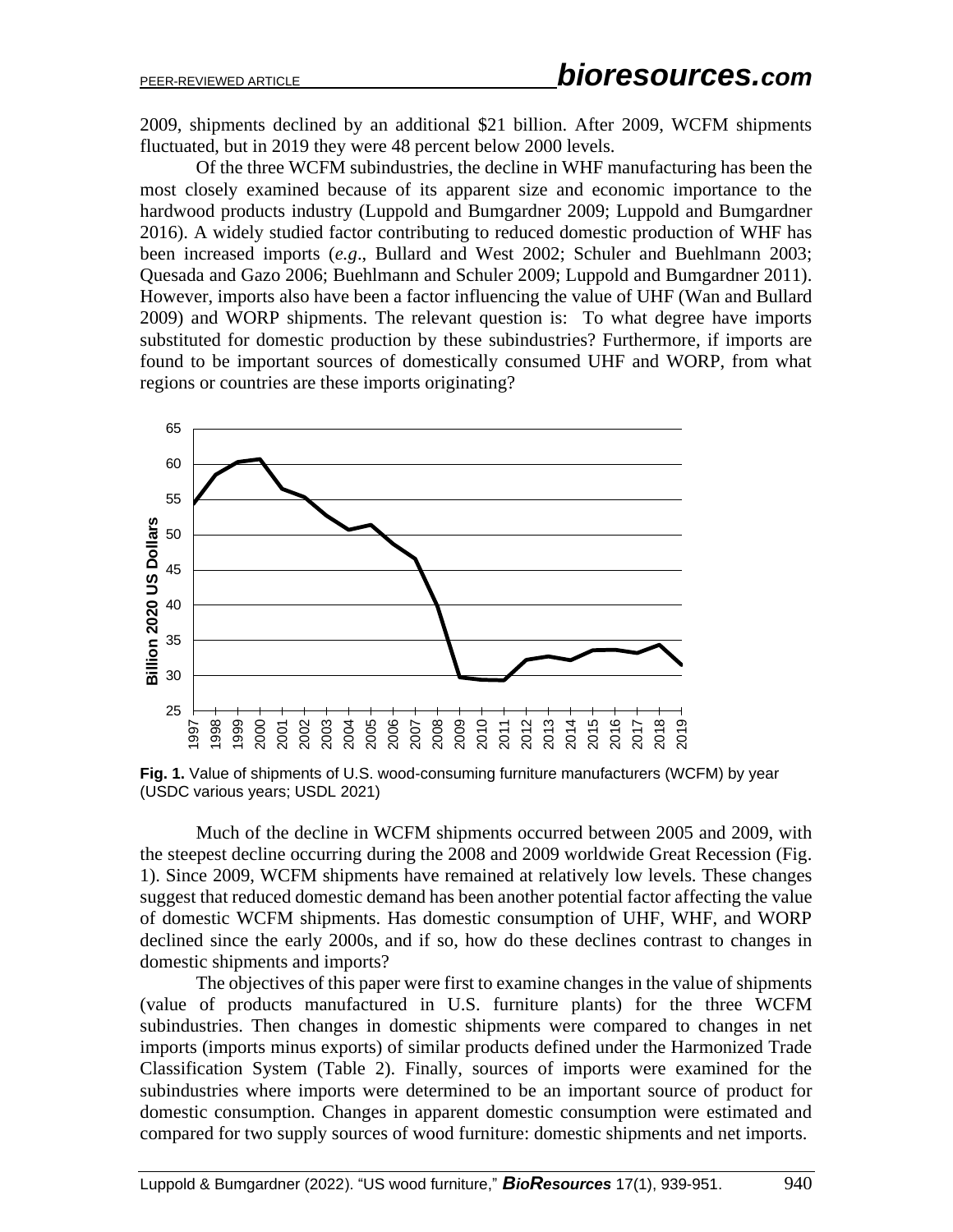**Table 1.** Wood Consuming Furniture Manufacturing Subindustries and Related North American Industrial Classification System (NAICS) Products and Product Codes (USDC 2004)

| <b>Wood Consuming Furniture</b><br><b>Manufacturing Subindustries</b> | Manufacturers Included in<br>Subindustries   | <b>NAICS</b><br>Product |
|-----------------------------------------------------------------------|----------------------------------------------|-------------------------|
|                                                                       |                                              | Code                    |
| Upholstered household furniture                                       | Upholstered household furniture              | 337121                  |
|                                                                       |                                              |                         |
| Wood household furniture                                              | Nonupholstered wood household<br>furniture   | 337122                  |
|                                                                       |                                              |                         |
| Wood office furniture and related<br>products                         | Institutional furniture                      | 337127                  |
|                                                                       | Wood office furniture                        | 337211                  |
|                                                                       | Showcase, partition, shelving, and<br>locker | 337215                  |

# **EXPERIMENTAL**

For this paper, estimates of WCFM value of shipments were developed from U.S. Department of Commerce, Bureau of the Census (USDC) data. There are two separate measures reported by USDC on the value of products shipped: *value of shipments* and *value of product shipments*. Value of shipments includes all merchandise shipped including products purchased from other domestic or international manufactures. Value of product shipments are products manufactured and subsequently shipped. While the value of product shipments would be preferable for the current analysis, these estimates were not available for many of the years examined, including 2017 through 2019. Therefore, the real (2020) value of shipments was used as a proxy for production for these years in this analysis.

Value of shipments for 2002, 2007, 2012, and 2017 were reported by the USDC in the Census of Manufacturing for the respective years (USDC 2004, 2019, 2020, 2021a). In off-census years, the value of shipments were reported by USDC in the Annual Survey of Manufactures (USDC 2004, 2006, 2012, 2017, 2021b). All values of shipment data were accessed using the internet and are based on the most updated USDC estimates available. Estimates for 2006 for value of shipments or value of product shipments could not be determined after repeated internet searches. Therefore, value of shipments were developed for 2006 by averaging the 2005 and 2007 estimates.

Imports and exports of WCFM were developed using the U.S. Department of Commerce, International Trade Administration (USDC, ITA) Trade Policy Information System. Imports and exports of WCFM products are reported under the Harmonized System (HS) classification, which has similar but not identical product definitions developed for the North American NAICS system. Table 2 presents the cross walk between the NAICS and HS codes. A product excluded from the current analysis, classified under the furniture designation in the harmonized system, is kitchen cabinets for permanent installation. Imports of this products were subtracted from the HS "wooden kitchen furniture" group. Because of the connection of this product with the home construction industry, it is not being examined in the context of the domestic furniture industry.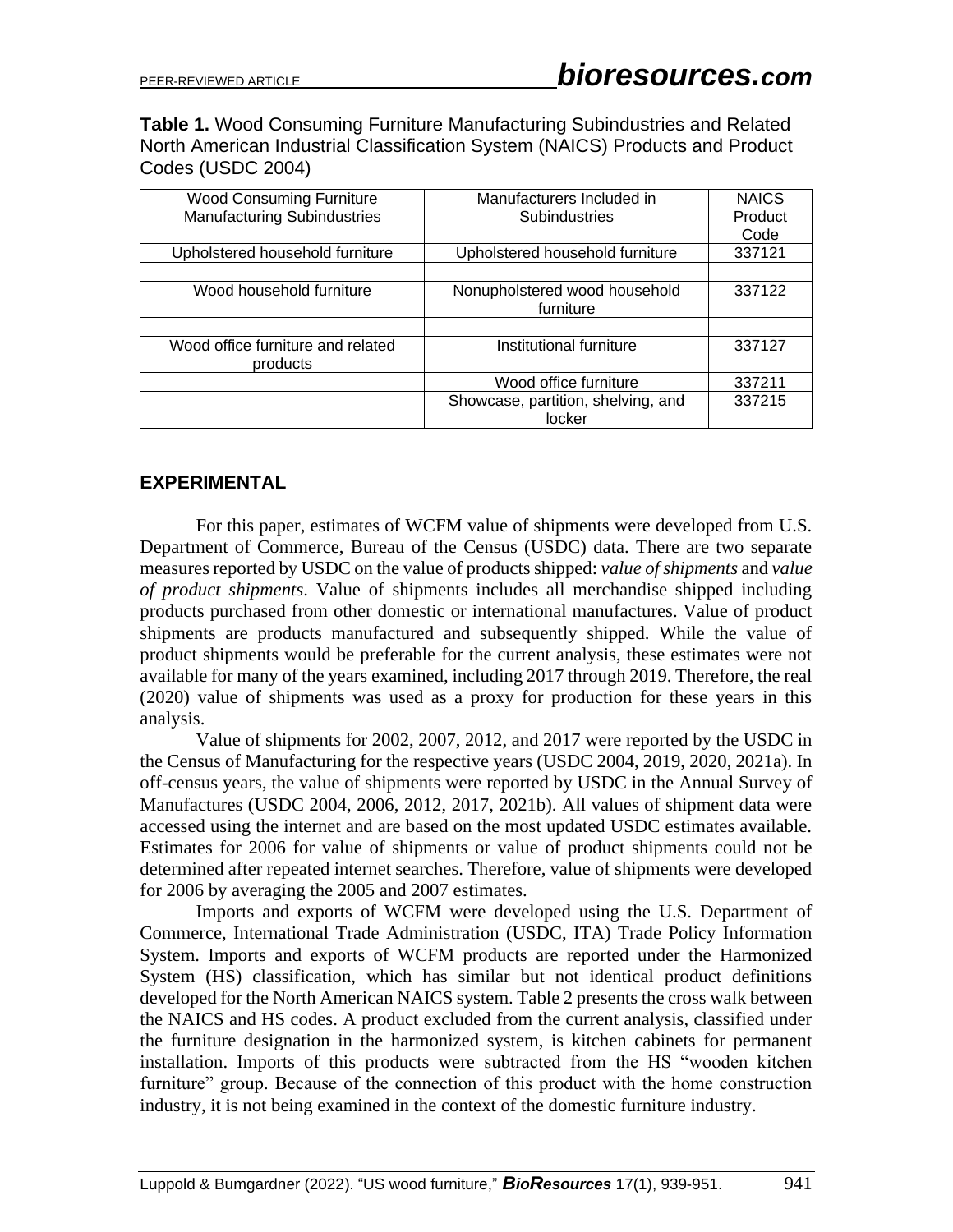**Table 2.** Wood Consuming Furniture Manufacturing Subindustries and Associated Harmonized Trade System Product Categories and Codes (Harmonized Tariff Schedule accessed through USDC, ITA 2021)

| <b>Wood Consuming Furniture</b><br><b>Manufacturing Subindustries</b> | Harmonized System Article<br>Description                              | Harmonized<br>Products<br>Code |
|-----------------------------------------------------------------------|-----------------------------------------------------------------------|--------------------------------|
|                                                                       |                                                                       |                                |
| Upholstered household furniture                                       | Seats with wooden frame upholstered                                   | 940161                         |
|                                                                       |                                                                       |                                |
| Wood household furniture                                              | Wooden kitchen furniture, except                                      | 940340                         |
|                                                                       | seats (minus kitchen cabinets for                                     | (minus                         |
|                                                                       | permanent installation)                                               | 9403409060)                    |
|                                                                       | Seats with wooden frames, not                                         | 940169                         |
|                                                                       | upholstered                                                           |                                |
|                                                                       | Wooden bedroom furniture, except                                      | 940350                         |
|                                                                       | seats                                                                 |                                |
|                                                                       | Parts of bent – wood seats                                            | 9401901500                     |
|                                                                       | Seat parts of wood                                                    | 94019040                       |
|                                                                       | Furniture parts of wood                                               | 94039070                       |
|                                                                       | Wooden furniture, NESOI                                               | 940360                         |
|                                                                       |                                                                       |                                |
| Wood office furniture and related<br>products                         | Wooden office furniture, except seats                                 | 940330                         |
|                                                                       | Swivel seats with height with height<br>adjustment with wooden frames | 9401304000                     |

The specific import value analyzed in this study was landed cost. Landed cost includes the free on-board product cost plus costs of customs, freight, insurance, tariffs, and services associated with the importation of products. Landed costs are comparable to domestic value of shipments as it reflects all costs prior to domestic distribution. Landed costs were not available for furniture products from 1997 to 2002. All landed costs for these years were estimated based on the customs cost for products for a region or country using the proportional differences between the landed and customs cost estimates in 2002.

Net imports are defined in this study as the value of landed imports less the value of exports for the subindustry or groups of subindustries being examined. The term "imports" in the remainder of this paper will refer to net imports unless otherwise specified. Imports will be compared to domestic shipments in actual and relative terms. The relative measure used in this paper is the import market share (IMS), which is the proportion of imports to domestic shipments plus imports is shown in Eq. 1

#### *Import market share (IMS) = value imports / (value of imports + value of domestic shipments)* (1)

Value of apparent domestic consumption will be estimated as the sum of domestic value of shipments and imports as shown in Eq. 2.

*Value of apparent consumption (consumption) = value of domestic shipments + value of imports* (2)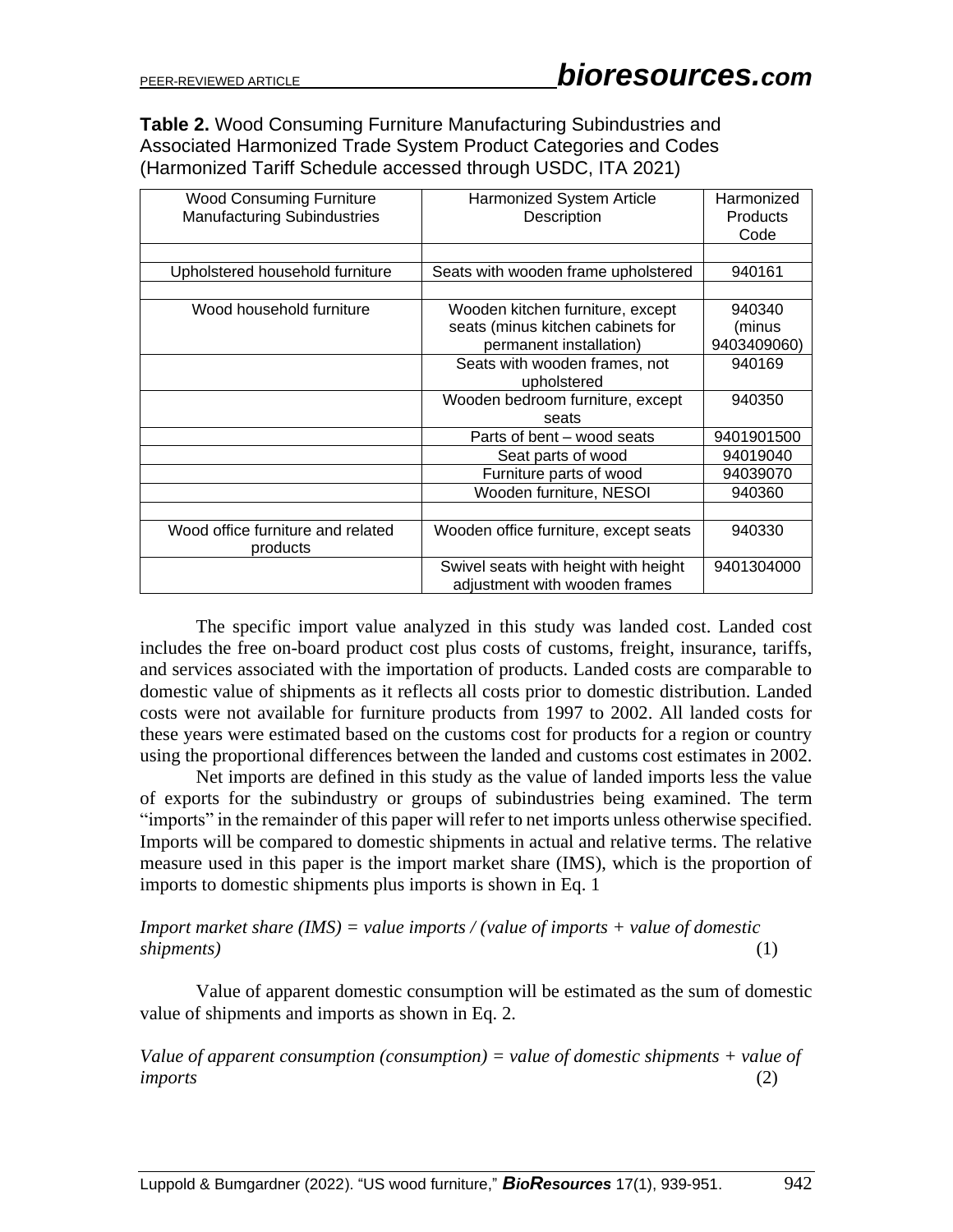Implicit in the "demand equals supply" assumption of Eq. 2 is that there were no large changes in furniture inventories from year to year. In the remainder of this paper, the term consumption will refer to the value of apparent consumption. Changes in value of shipments, imports, and consumption will be examined in percentage change between time intervals and with the compound rate of growth or decline between time intervals. The reported value of shipments is adjusted to real 2020 dollars by indexing the wholesale price index for furniture and related product manufacturing (NAICS 337), PCU 337, to 2020 = 100 (USDL 2021). All mentions of the dollar value of shipments, imports, and consumption in the remainder of this paper are in real 2020 terms.

## **RESULTS AND DISCUSSION**

#### **Changes in Value of Shipments**

The value of shipments of all WCFM subindustries generally increased between 1997 and 2000. However, there were considerable differences between subindustries in the patterns and rates of change after 2000 (Fig. 2). An examination of Figs. 1 and 2 indicates there also were differences in the relative contribution of the three subindustries to the overall decline in furniture shipments between 2000 and 2019. UHF shipments increased between 1997 and 2002 at an annual rate of 3.9%. Between 2002 and 2009, UHF shipments declined by 38% at an annual rate of 6.7% (Fig. 2). Still, the decline in upholstered furniture shipments between 2000 and 2009 only accounted for 16% of the overall decline in WCFM shipments during that period. After 2009, shipments of UHF started to increase at an annual rate of 2.6 percent through 2019. Overall, UHF shipments declined by 21% between 2002 (the high point) and 2019, but only accounted for 8% of the overall decline in WCFM shipments since 2000 (Fig. 1).



**Fig. 2.** Value of shipments of upholstered household furniture (UHF), wood household furniture (WHF), and wood office furniture and related products (WORP) by year (USDC various years; USDL 2021)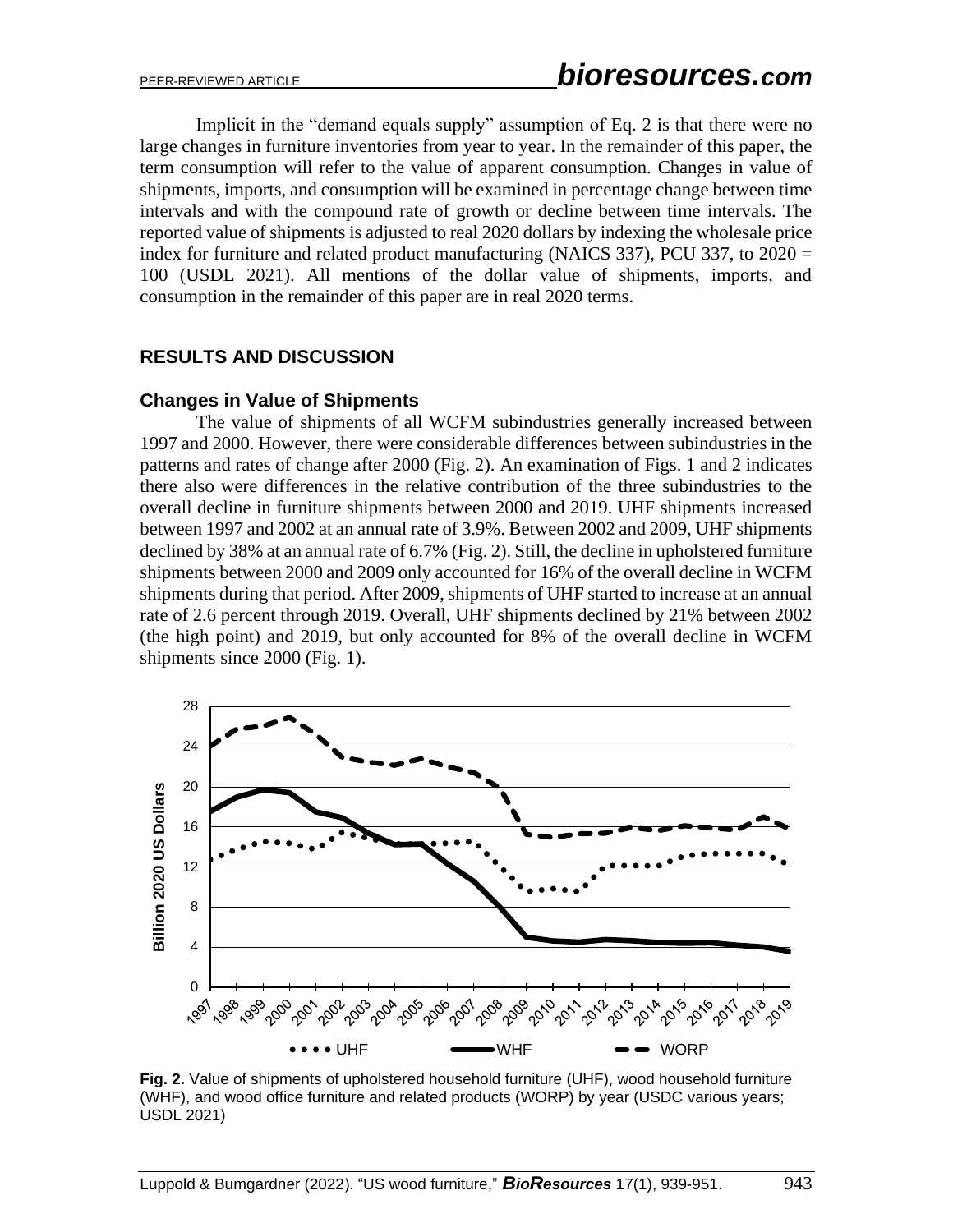WHF shipments reached an all-time high in 1999 and remained at a relatively high level in 2000 (Fig. 2). Between 2000 and 2004, shipments of WHF declined by 28% at an annual rate of 7.5%. After remaining relatively constant in 2004 and 2005, WHF shipments plummeted 65% between 2005 and 2009 at an annual rate of 23.1%. The decline in WHF shipments between 2000 and 2009 accounted for 46% of the overall decline in WCFM shipments during this period. Since 2009, WHF shipments continued to decline but at a considerable slower annual rate of 3.1%. The 82% decline in WHF between 2000 and 2019 represents over 54% of the total decline of WCFM shipments during that period (Fig. 1).

In 2000, the value of WORP shipments approached \$27 billion (Fig. 2). Between 2000 and 2007, shipments of WORP decreased at an annual rate of 3.1% but remained above \$20 billion. The largest decline in WORP shipments occurred between 2007 and 2009, when shipments declined at an annual rate of 11.4%. The total decline in WORP shipments between 2000 and 2009 accounted for 44% of the decline in WCFM shipments during that period. Since 2009, shipments of WORP have fluctuated. The decline in shipments between 2000 and 2009 and the lack of growth in WORP shipments since 2009 explains why this industry contributed to the overall decline by 38% in WCFM shipments between 2000 and 2019 (Fig. 1).

#### **Changes in Imports Relative to Domestic Shipments**

In 1997, imports of UHF represented 14% of WCFM imports (Fig. 3) and these imports accounted for only 6% of the upholstered furniture available in the U.S. market (Fig. 4). Wood household furniture accounted for 79% of total WCFM imports, and WCFM imports had a 23% U.S. market share. Wood office and related products accounted for 8% of the value of imports and had a IMS of 2%.



**Fig. 3.** Net U.S. imports of upholstered household furniture (UHF), wood household furniture (WHF), and wood office furniture and related products (WORP) by year (USDC various years; USDC, ITA 2021; USDL 2021)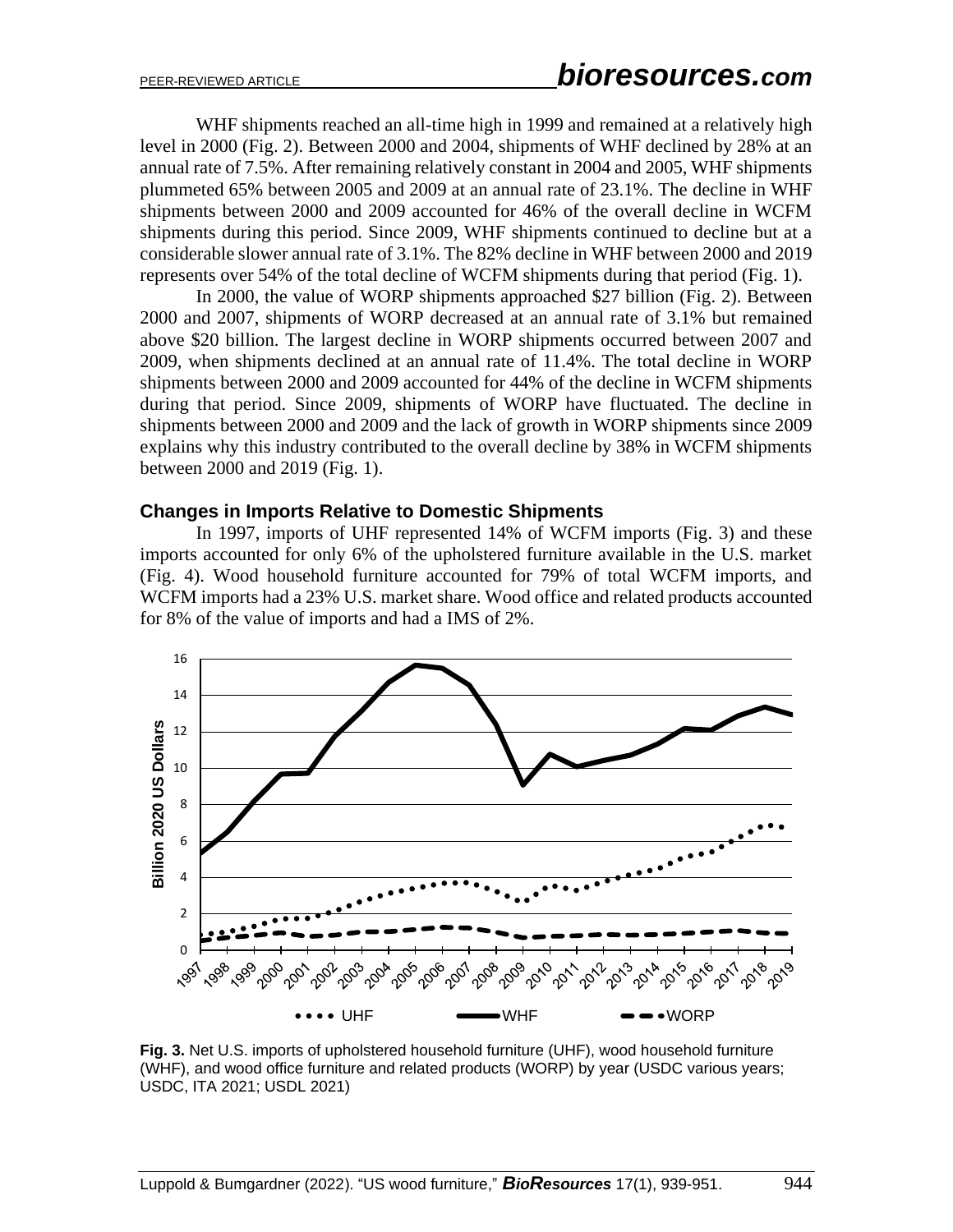Between 1997 and the early 2000s, imports of all WCFM products increased, but the rates and patterns of these increases differed among subindustries (Fig. 3). During this period, imports of UHF increased by 336% at an annual rate of 15.9%. By 2007, the IMS for UHF had increased to 20%. Imports of WHF increased between 1997 and 2005 at annual rate of 14.4%. In 2005, WHF imports were slightly greater than domestic production with a IMS of 52% (Fig. 4). Imports of WORP reached its historic high point in 2006 but remained a minor portion of total domestic availability of these products, with an IMS of 5%.

Between 2005 and 2009, total WCFM shipments declined at an annual rate 12.9% (Fig. 1), while imports declined at an annual rate of 11.5% (USDC ITA 2021). Individually, UHF, WHF, and WORP shipments declined 33, 65 and 34%, respectively (Fig. 2), while imports declined by 23, 42, and 39%, respectively. In 2009, the import market share for WHF and UHF were 64 and 22%, respectively, while the IMS for WORP was 4%.

After large declines associated with the worldwide Great Recession, imports of UHF and WHF increased by 156 and 43% (annual rates of 9.9% and 3.6%), respectively, between 2009 and 2019 (Fig. 3). The IMS for UHF and WHF in 2019 were 35% and 78%, respectively (Fig. 4). While WORP imports also increased after 2009, the IMS associated with these imports since 2009 averaged 5% and never exceeded 7%.



**Fig. 4.** Market share of net imports as a proportion of domestic shipments plus net imports (USDC various years; USDC, ITA 2021; USDL 2021).

Of the three subindustries examined, UHF had the most consistent trend in imports, increasing at an annual rate of 9.8% between 1997 and 2019. WHF was the most important imported product group accounting for 63% to 80% of total WCFM imports during the study period. Imports of WORP have been relatively flat since 1997 and continue to be minor relative to domestic shipments, making an examination of the sources of these imports less important.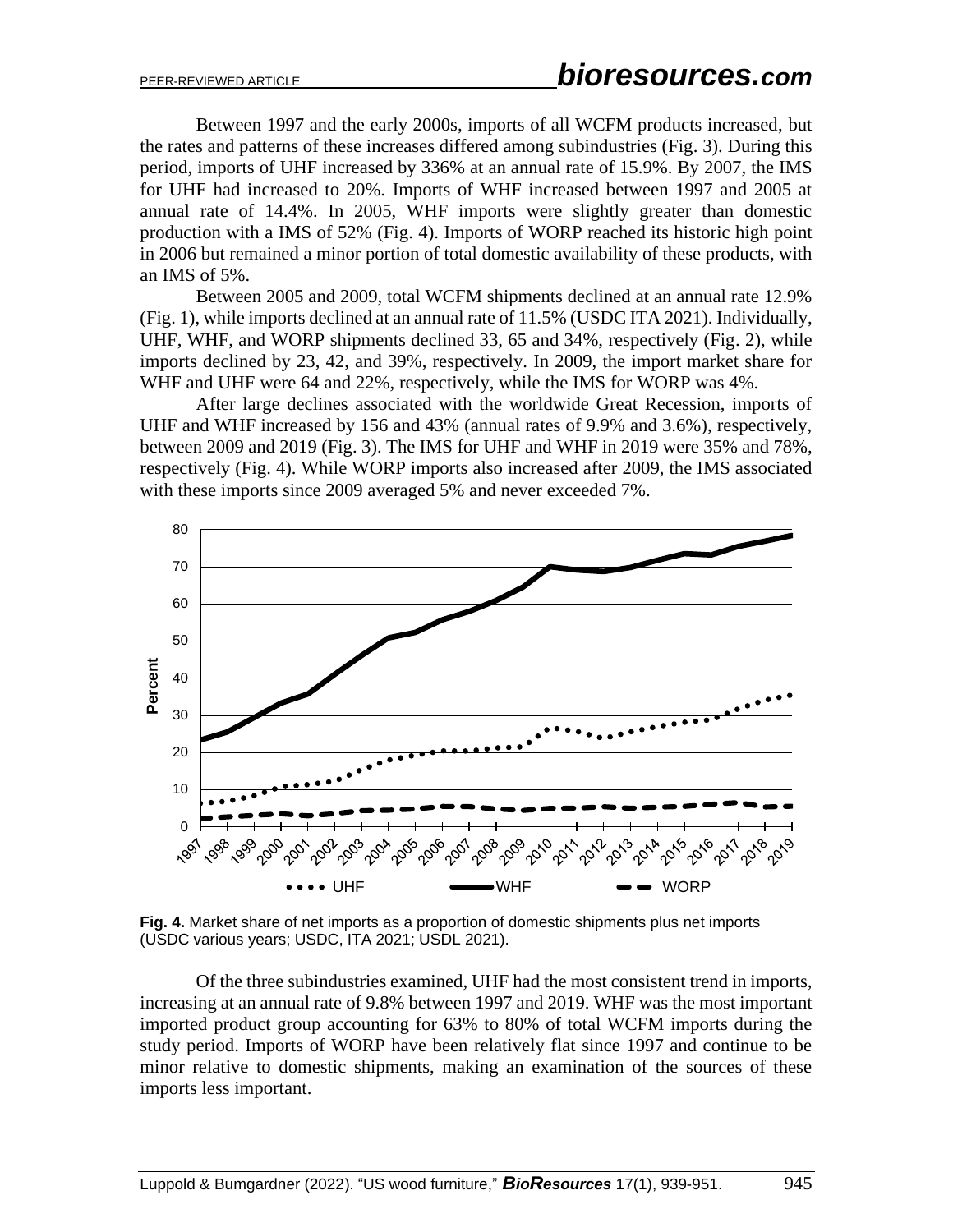#### **Sources of Furniture Imports**

In 1997, Europe accounted for 68% of UHF imports (Fig. 5) with Italy accounting for 91% of imports from this region (UDDC ITA 2021). Asia accounted for an additional 21% with China, Malaysia, and Taiwan being the primary suppliers. Between 1997 and 2003, UHF imports from all regions presented in Fig. 5 increased, but Asian imports increased at an annual rate of 83% a year versus an annual rate of 14% per year for Europe. As a result of these dissimilar rates of growth, Asia and Europe each accounted for 40% of U.S. imports in 2003 with Italy and China individually accounting for 31% and 28%, respectively.



**Fig. 5.** Source regions for net upholstered household furniture (UHF) imports (USDC various years; USDC, ITA 2021; USDL 2021)

After 2003, U.S. imports of European UHF declined, while imports from Asia increased. In 2007, Asia accounted for 84% of UHF imports with China accounting for 90% of the Asian total (Fig. 5, Table 3). Since 2007, Asia has remained the dominant source of UHF imports, with China being the most important source in this region. However, since 2015, growth in Asian imports has primarily been the result of increased shipments from Vietnam (Table 3). In 2019, combined shipments from China and Vietnam accounted for 94% of U.S. worldwide UHF imports. When combined with the IMS for that year (Fig. 4), it appears that a third of this product available to U.S. consumers (on a value basis) originates from China and Vietnam.

In 1997, the U.S. imported \$5.3 billion of WHF. Imports from Asian sources accounted for 56% of these imports with North America (Canada and Mexico) and Europe accounting for 24% and 19%, respectively (Fig. 6). Within Asia, China was the most important source, but relatively large volumes also originated from Taiwan, Malaysia, Indonesia, and Thailand (USDC ITA 2021). Between 1997 and 2002, WHF imports more than doubled as imports increased from all regions depicted in Fig. 7. However, imports from Asia accounted for 72% of the total increase. Of the \$11.8 billion of WHF imported in 2002, 65% was sourced from Asia, and China accounted for 65% of Asian imports.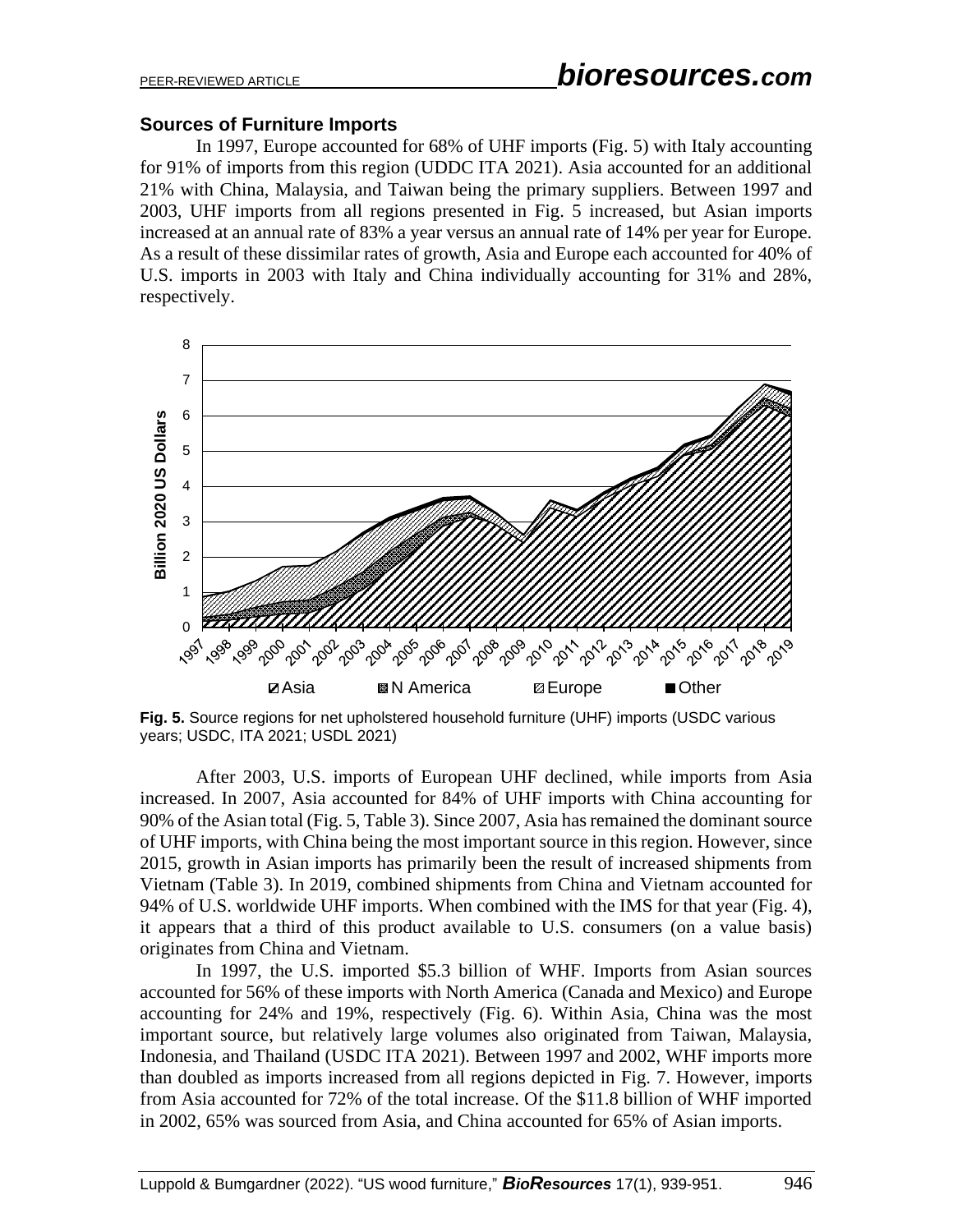Imports of WHF reached an all-time high in 2005 (Fig. 6). Seventy-four percent of the furniture imported in that year originated from Asia and two-thirds of Asian shipments originated from China. By 2005, imports from Vietnam also were increasing, in part the result of a trade dispute between the United States and China that shifted manufacturing of bedroom furniture to Vietnam (Luppold and Bumgardner 2011). Between 2005 and 2009, WHF imports declined by 42% but the Asian share of this market increased to 85%.



**Fig. 6.** Source regions for net wood household furniture (WHF) imports (USDC various years; USDC, ITA 2021; USDL 2021)

Between 2009 and 2019, Asia remained the dominant source region of WHF imports to the United States, accounting for 79% to 85% of these imports (Fig. 6). During this period, Vietnam became an increasingly important source of WHF while imports from China declined. In 2019, Vietnam displaced China as the leading source of WHF imports (Table 3). The combined U.S. imports from Vietnam and China in 2019 were 81% of all WHF imported. When this proportion of imports is multiplied by the IMS value in Fig. 4, imports from Vietnam and China represented 63% of the WHF available to domestic consumers in 2019 based on value.

#### **Changes in Apparent Consumption**

In 1997, domestic consumption of UHF approached \$14 billion (Fig. 7). Between 1997 and 2002, the trend of UHF consumption increased at an annual rate of 5.3% to reach over \$17 billion in value and remained stable through 2007. With the onset of the Great Recession, UHF consumption declined between 2007 and 2009 at an annual rate of 6.4% reaching a low of \$12 billion in 2009. Since 2009, UHF consumption has trended upward at 3.9%, surpassing consumption of WHF in 2012 and exceeding WORP consumption in 2014. In 2016, UHF consumption exceeded its previous high set in 2007 and continued at relatively high levels through 2019. However, much of this growth in UHF consumption was supplied by imports as domestic shipments only increased by 2.5% annually since 2009 and remained well below the historic high levels of 2002 (Fig. 2). The role of imports in supplying UHF to U.S. consumers also is evident in the continuation of the upward trending IMS since 2009 (Fig. 4).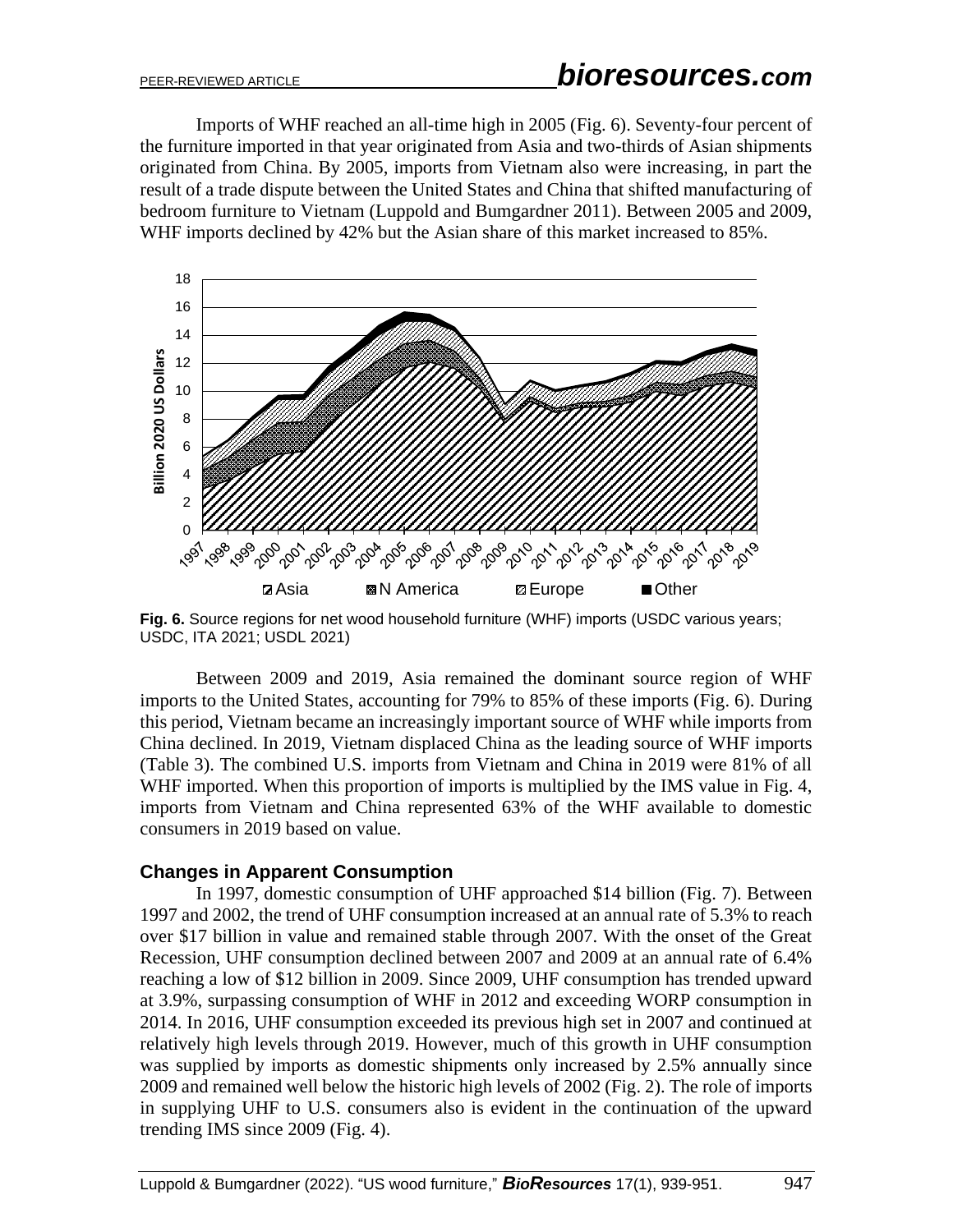**Table 3.** Net Imports of Upholstered and Wood Household Furniture from China, Vietnam, and other Asian Sources in Selected Years (USDC various years; USDC, ITA 2021; USDL 2021)

|      | <b>Upholstered Household</b>      |         | Wood Household |       |         |       |  |
|------|-----------------------------------|---------|----------------|-------|---------|-------|--|
| Year | China                             | Vietnam | Other          | China | Vietnam | Other |  |
|      |                                   |         | Asian          |       |         | Asian |  |
|      | ----Million 2020 U.S. dollars---- |         |                |       |         |       |  |
| 1997 | 53                                | 0       | 122            | 1,060 |         | 1,928 |  |
| 2002 | 549                               | 13      | 129            | 4,978 | 108     | 2,529 |  |
| 2005 | 1,958                             | 50      | 214            | 7,800 | 1,028   | 2,815 |  |
| 2006 | 2,590                             | 79      | 208            | 8,063 | 1,268   | 2,726 |  |
| 2007 | 2,818                             | 111     | 206            | 7,429 | 1,671   | 2,512 |  |
| 2009 | 2,238                             | 137     | 124            | 4,294 | 1,701   | 1,698 |  |
| 2015 | 4,277                             | 433     | 167            | 4,479 | 3,623   | 1,851 |  |
| 2019 | 4,035                             | 1,722   | 205            | 3,422 | 4,861   | 1,909 |  |



**Fig. 7.** Apparent domestic consumption of upholstered household furniture (UHF), wood household furniture (WHF), and wood office furniture and related products (WORP) by year (USDC various years; USDC, ITA 2021; USDL 2021)

In 1997, WHF consumption approached \$23 billion in value and increased at an annual rate of 8.4% until reaching a plateau between 2000 and 2005 (Fig. 7). Between 2005 and 2009, WHF consumption declined at an annal rate of 17.2% and was more than 50% below its historic high in 2009. Since 2009, the trend of WHF consumption has increased with all of this increase supplied through imports resulting in a continual increase in IMS (Fig. 4).

After reaching historical highs in 2000, WORP consumption decreased through 2004 (Fig. 7). Consumption of WORP remained relatively constant between 2002 and 2007, then declined at an annual rate of 17% between 2007 and 2009. While the 0.8% annual growth of WORP consumption since 2010 is more attributable to imports than domestic shipments, the IMS for this product group has never exceeded 7% since that year (Fig. 4).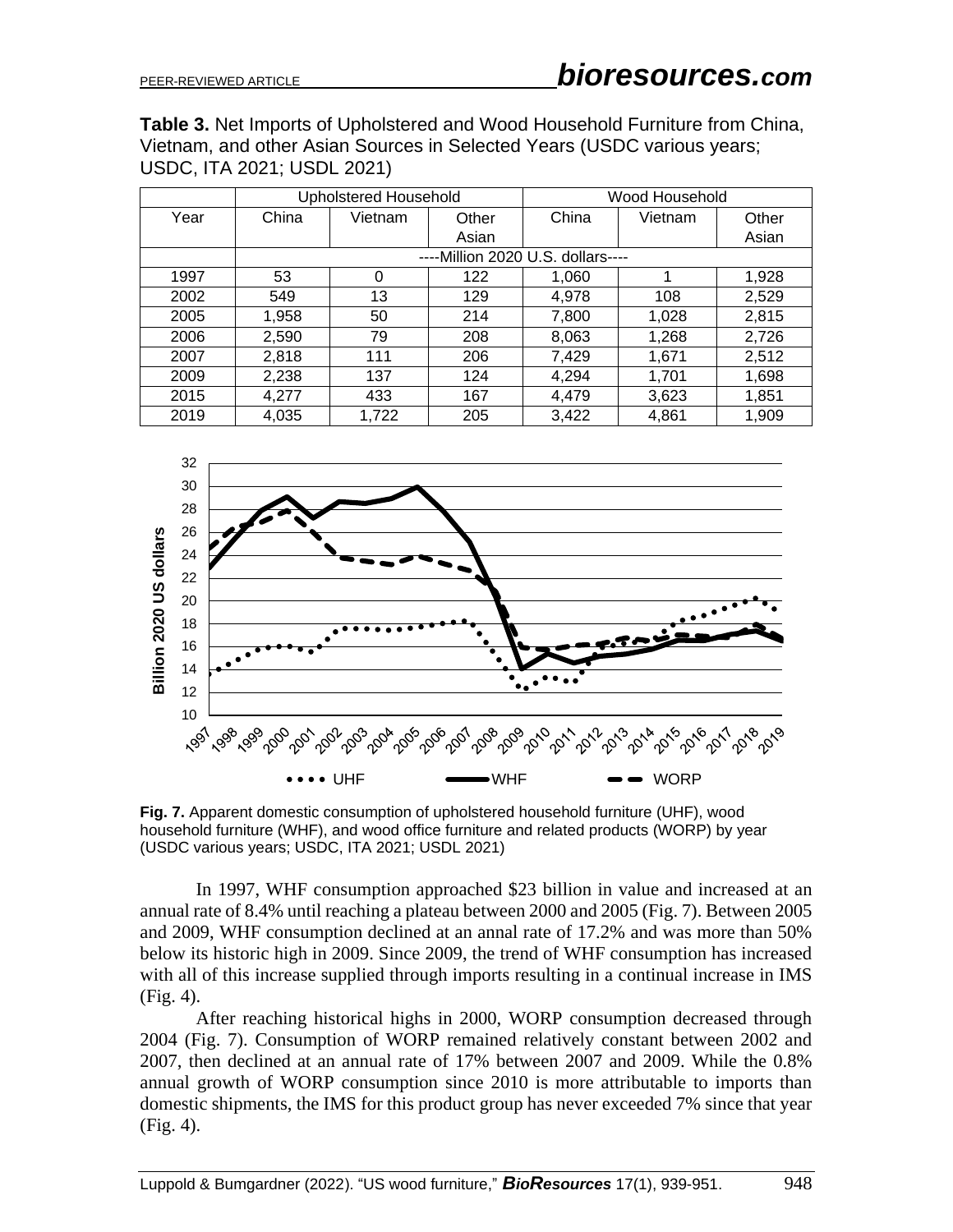A major factor contributing to the decline in WHF consumption during the study period was the relatively low levels of single-family home construction and associated home purchases between 2009 and 2019. The post-COVID pandemic surge in home construction and home purchases will most likely result in increased WHF and UHF consumption in the coming years. Still, the increased demand for these products will most likely be supplied by imports, primarily from Vietnam and China. By contrast, the increased work at home trends resulting from the COVID pandemic will most likely reduce traditional consumption of WORP but increase the demand for home office or dual purpose (office and home) furnishings.

# **CONCLUSIONS**

- 1. The 50% decline in wood-consuming furniture manufacturers (WCFM) shipments between 2000 and 2009 was primarily caused by reduced shipments of wood household furniture (WHF) and wood office furniture and related products (WORP). Since 2009, shipments of WHF have continued to decrease, WORP shipments have remained relatively constant, and UHF shipments have increased. However, in 2019 the combined value of shipments of all WCFM subindustries remained nearly 50% below 2000 levels.
- 2. UHF has had the most consistent increase in imports, rising at an annual rate of 9.8% between 1997 and 2019. Imports of WHF increased at an annual rate of 14.4% between 1997 and 2005, declined sharply between 2005 and 2009, then trended upward following the Great Recession of 2009. By contrast, imports of WORP remained relatively constant through the study period.
- 3. Imports of WHF and UHF have become an increasingly important source of products available to U.S. consumers, as indicated by market share. The import market share (IMS) for WHF increased from 23% to 78% between 1997 and 2019. Similarly, the IMS for UHF increased from 6% to 35% during this same period. This means that over three-quarters of the WHF and over one-third of the UHF available to U.S. consumers in 2019 was imported (on a value basis).
- 4. In 1997, UHF imports originated primarily from Europe, with Italy as the largest supplier. By 2003, Asian imports equaled European imports with China becoming a major UHF supplier to the United States. After 2009, Asia was the dominant supplier of UHF with China the most important supplier in Asia. Since 2015, growth in Asian imports have been products originating from Vietnam. In 2019, it is estimated that onethird of all UHF available to the U.S. consumer originated from China or Vietnam.
- 5. Asia was the most important source of WHF imports in 1997, with China being one of several suppliers within this region. By 2002, China became the dominant Asian supplier, and Vietnam became a secondary supplier in 2005. After 2009, WHF imports from China trended downward while shipments from Vietnam increased. In 2019, Vietnam exceeded China as the most important source of WHF imports. The combined shipments from China and Vietnam accounted for over 60% all WHF available to U.S. consumers in 2019.
- 6. U.S. consumption of UHF has increased over the study period, but since 2009, this increase was accompanied by increased imports. Increased imports have been a major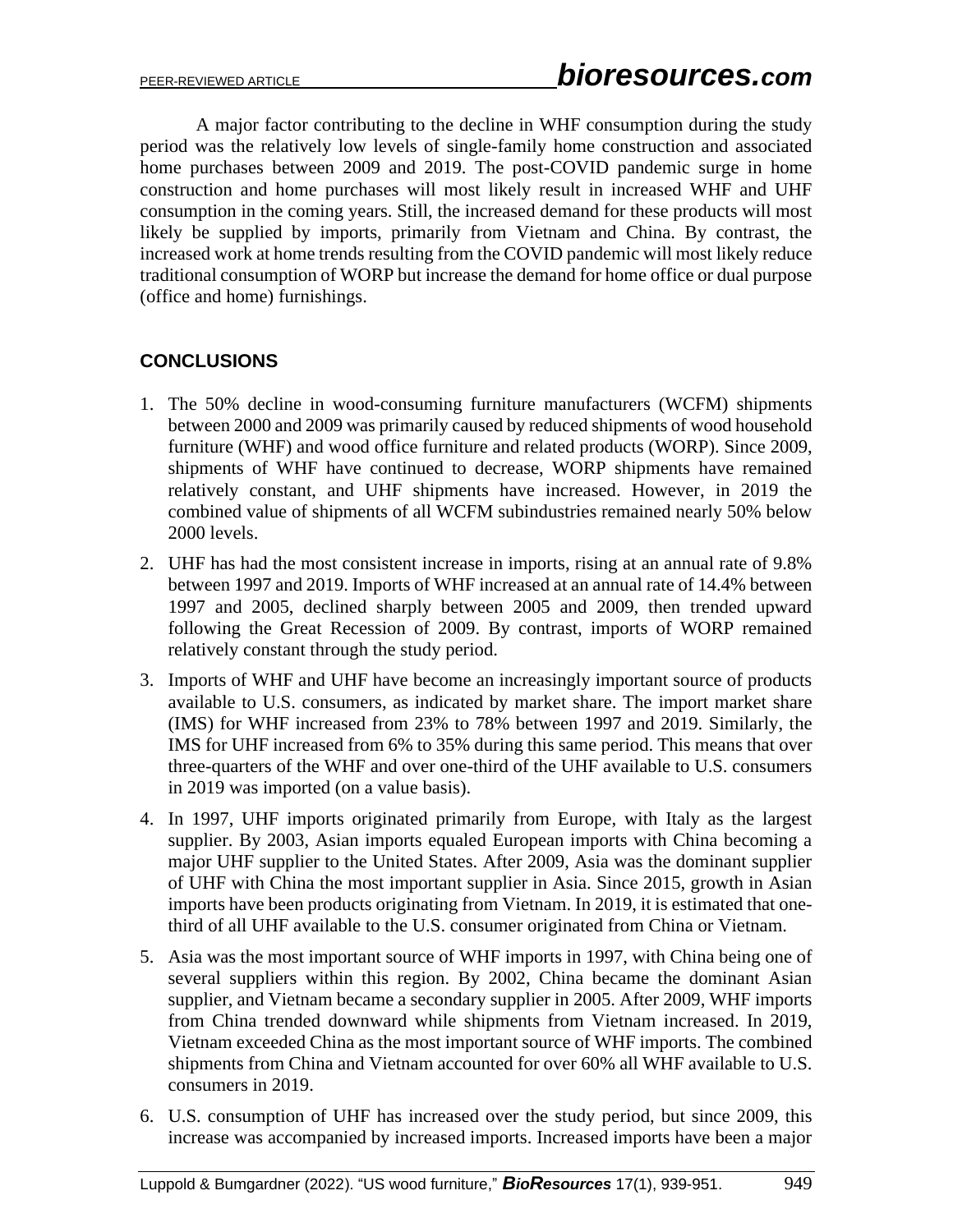contributor to the decline in U.S. shipments of WHF. However, the 50% decline in apparent consumption between 2005 and 2009, and a continued level of low level of consumption since the Great Recession, also have contributed to reduced WHF shipments. The decline in WORP shipments primarily has been the result of reduced domestic consumption.

# **REFERENCES CITED**

- Buehlmann, U., and Schuler, A. (2009). "The U.S. household furniture manufacturing industry in 2008 – Status and opportunities," *Forest Products Journal* 59(9), 20-28.
- Bullard, S. H., and West, C. D. (2002). *Furniture Manufacturing and Marketing: Eight Strategic Issues for the 21st Century* (Bulletin FP 227), Forest and Wildlife Research Center, Mississippi State University, Starkville, MS.
- Forbes, C. L., Sinclair, S. A., and Luppold, W. G. (1993). "Wood material use in the furniture industry: 1990-1992," *Forest Products Journal* 43(7/8), 59-65.
- Luppold, W., and Bumgardner, M. (2008). "Forty years of hardwood lumber consumption: 1963 to 2002," *Forest Products Journal* 58(5), 6-12.
- Luppold, W. G., and Bumgardner, M. S. (2009). "The wood household furniture and kitchen cabinet industries: a contrast in fortune," *Forest Products Journal* 59(11/12), 93-99.
- Luppold, W. G., and Bumgardner, M. S. (2011). "Thirty–nine years of U.S. wood furniture importing: Sources and products," *BioResources* 6(4), 4895-4908. DOI: 10.15376/biores.6.4.4895-4908
- Luppold, W. G., and Bumgardner, M. S. (2016). "U.S. hardwood lumber consumption and international trade from 1991 to 2014," *Wood and Fiber Science* 48(3), 162-170.
- Quesada, H. J., and Gazo, R. (2006). "Mass layoffs and plant closures in the U.S. wood products and furniture manufacturing industries," *Forest Products Journal* 56(10), 101-106.
- Schuler, A., and Buehlmann, U. (2003). *Identifying Future Competitive Business Strategies for the U.S. Furniture Industry: Benchmarking and Paradigm Shifts* (General Technical Report NE-304), USDA Forest Service, Northeastern Research Station, Newtown Square, PA.
- Spelter, H., Stone, R. N., and McKeever, D. B. (1978). *Wood Usage Trends in the Furniture and Fixtures Industry* (Research Note FPL-0239), USDA Forest Service, Forest Products Laboratory, Madison, WI.
- U.S. Department of Commerce, International Trade Administration (USDC, ITA). (2021). "Trade policy information system," (https://tpis1.trade.gov/cgibin/wtpis/prod/tpis.cgi), accessed 25 June 2021.
- U.S. Department of Commerce, Bureau of the Census (USDC). (2004). "2002 Census of manufacturing (NAICS sectors 31-33)," (https://www.census.gov/library/publications/2002/econ/census/manufacturingreports.html), accessed 25 June 2021.
- USDC. (2006). "Annual survey of manufactures, statistics for industry groups and industries 2005," (https://www.census.gov/prod/2006pubs/am0531gs1.pdf), accessed 25 June 2021.